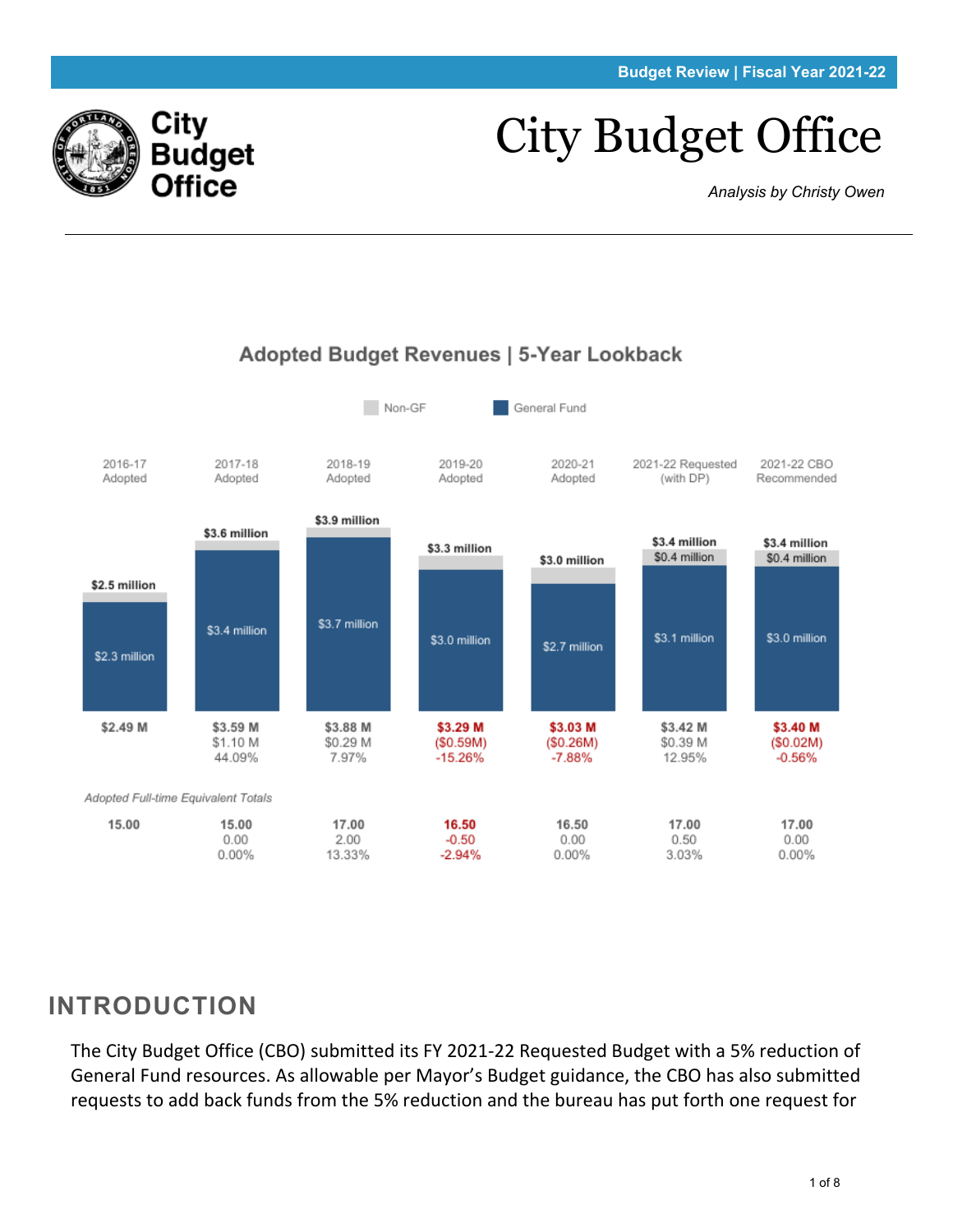new General Fund resources. The following are the recommended decision points in the FY 2021- 22 Requested Budget review:

- Recommends restoring resources supporting 1.0 FTE Financial Analyst in the Budget & Economics Program
- Recommends new ongoing General Fund resources for the Community Connections in Budgeting package, which re-establishes an annual qualitative and quantitative survey in the City of Portland.
- Does not recommend resources added back in support of the Hatfield Fellowship program. CBO will need to internally reprioritize resources to continue with annual Hatfield Fellows.

# **BASE BUDGET & KEY ISSUES**

The City Budget Office (CBO) is predominately funded with General Fund discretionary and overhead resources. Approximately 11% of its resources come from interagency revenues to support the Portland Utility Board program and a small allocation of Recreational Cannabis Fund supports administration of that fund. The FY 2021-22 Requested Budget does not include significant changes in discretionary resources, or the appropriation expense categories as compared to prior years. Discretionary funds predominantly support personnel-related expenses, and nearly half of the total external materials and services budget supports budgeting software and database systems. Historically, the bureau has underspent its General Fund allocation, mostly due to turnover of staff in the Budget & Economics program. The amount of discretionary underspending prior to FY 2019-20 averaged \$153,000, with the majority of the underspending incurred in FY 2018-19 associated with the budget software replacement project. This project was delivered on-time and under budget, and these resources were carried forward into FY 2019- 20. The bureau significantly curtailed its external materials and services expenditures at the beginning of the COVID-19 public health crisis in March 2020. There was approximately \$35,000 in underspending in FY 2019-20 associated with the costs of travel, in-person training for staff, and expenses incurred to support the community budget forums. Should current practices continue, the bureau would again experience underspending in FY 2021-22.

The majority of the financial risk in the CBO is in line with overall financial risks of the City's General Fund as approximately 89% of the bureau's resources are tied to this resource. Personnel cost pressures most likely to impact CBO as 76% of program expenditures support salaries and wages of staff. CBO has been able to manage within its current resource pool when there is turnover and newly hired staff are assigned a wage based on the City's pay equity practices, but there is a noticeable increase associated with the City's pay equity practices for newly hired analysts as compared to recruitments conducted prior to the implementation of centralized pay equity at the City. There is potential with the next pay equity process, currently scheduled to occur in 2021, that CBO may be unable to internally absorb expenses without eroding the bureaus discretionary materials and services budget. This is a consistent challenge for small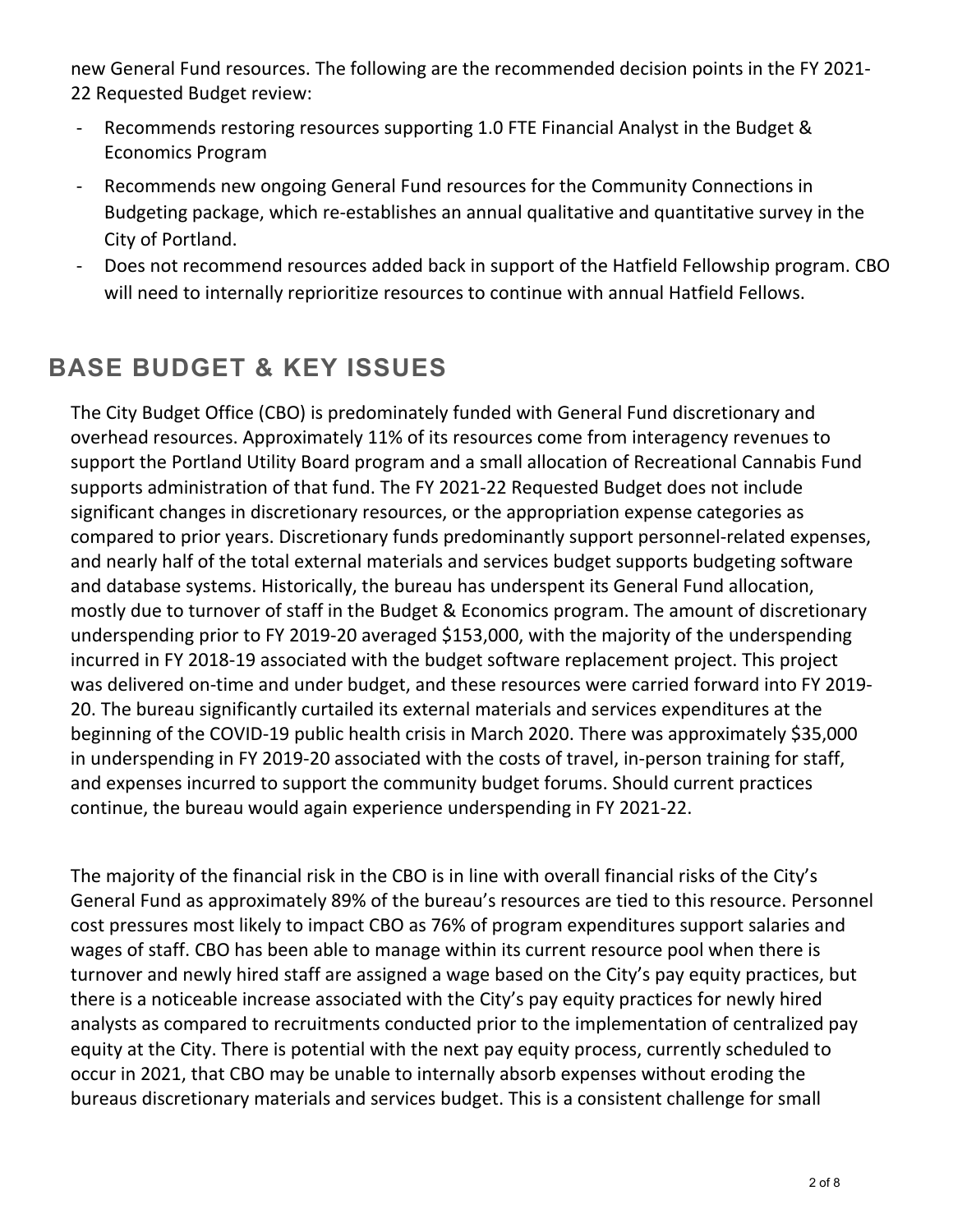bureaus across the City.

Most bureaus at the City experienced significant service disruption as a result of the COVID-19 public health crisis. For the CBO, the impact is seen in its performance reporting as the bureau prioritized responding to the immediate and drastic need to update the City's reduced use of General Fund resource. The bureau did not conduct its annual customer service survey, has suspended decision package reporting and analysis, and did not provide the annual Prior Year Performance Report. All CBO staff were required to take unpaid furloughs, totaling 980 hours (47% of a regular FTE) and as such prioritization of time fell to supporting core services, including an atypical Fall Supplemental Budget where bureaus were required to submit mid-year reductions. Funding to restart the Portland Insight Survey was not recommended in the FY 2020- 21 Adopted Budget, as the City needed to prioritize its resources for continuity of core services while solving for a significant budget shortfall. The bureau was able to implement a suite of Citywide Performance Measures in the Adopted Budget and plans to further this work in FY 2021- 22 (see proposed internal realignment of resources in the Decision Package discussion).

## **DECISION PACKAGES**

#### **5% Constraint**

*11443, (\$139,000) (1.00 FTE)*

#### **Request Summary**

This request would reduce \$139,000, or 5%, of ongoing General Fund resources in the Budget & Economics program within the CBO. In order to achieve this reduction, the CBO has submitted a reduction of \$119,721 and 1.0 FTE Financial Analyst I and \$19,279 in external materials and services associated with the Hatfield Fellowship program.

#### **CBO Analysis**

Per Mayor's budget guidance, the CBO could have been exempted from providing a constraint as a bureau with fewer than 30 FTE. However, the Budget Director opted into the exercise to ensure transparency and accountability in CBO's role in assisting in the Mayor's budget development process. As allowed by guidance, CBO has requested these resources back as discrete and prioritized add-backs. If resources are not added back there will be impacts associated with CBO's workload and outputs, as articulated in the analysis of the following requested decision packages.

**Constraint value: (\$139,000 ongoing) | (-1.00 FTE)** 

#### **Add back 1.0 FTE Financial Analyst 1**

*11444, \$120,000, 1.00 FTE*

#### **Request Summary**

This request is for \$120,000 in ongoing General Fund resources to restore 1.0 FTE Financial Analyst I in the Budget & Economics program. Adding back resources for this position is the top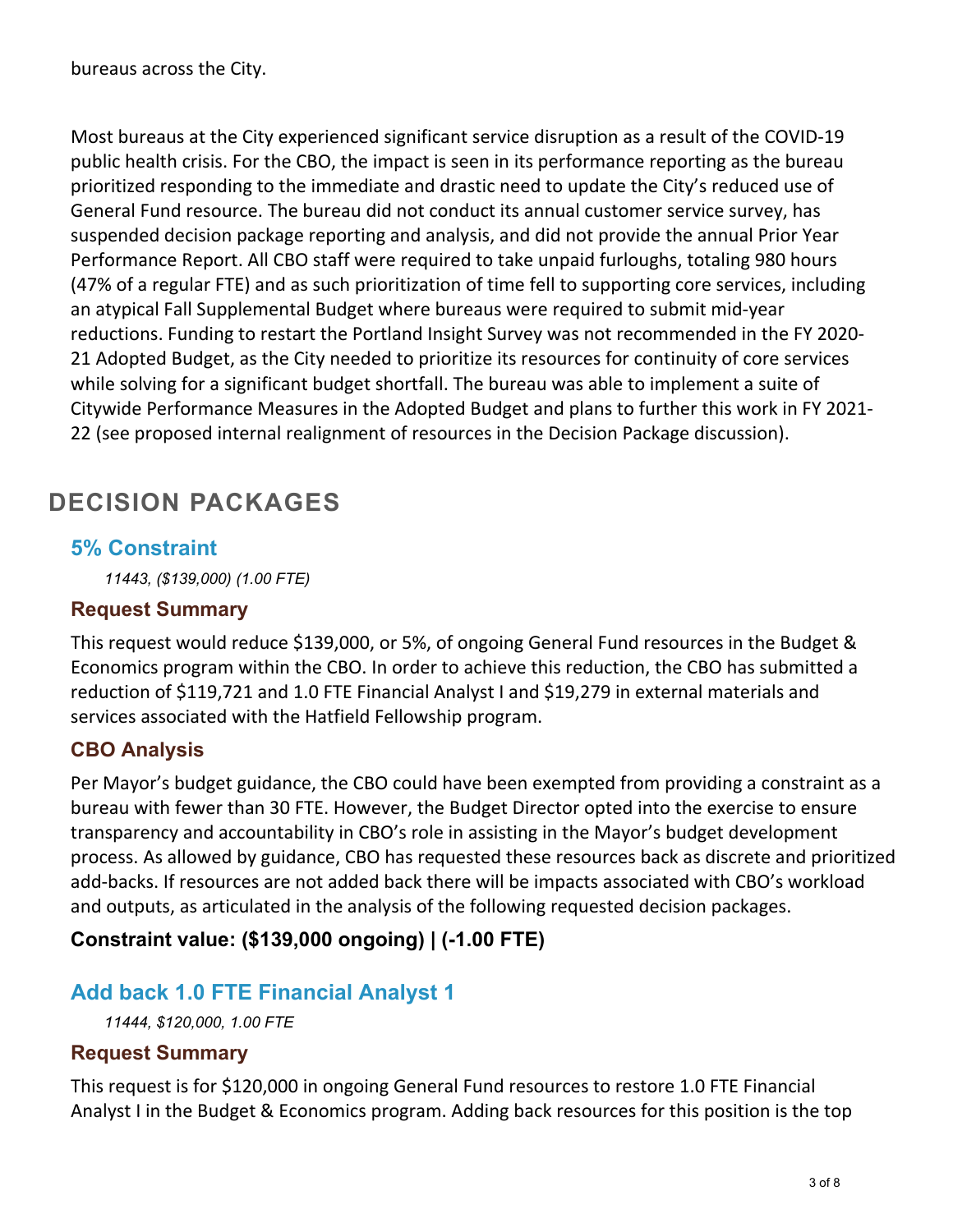#### **CBO Analysis**

The Budget & Economics program is one of two discrete programs in the CBO. Currently, there are 14.0 FTE assigned to this program offer, with eight analysts primarily dedicated to providing bureau support, financial and performance monitoring, reviews and analysis during the City's budget processes. Additional staff in this program offer are dedicated to supporting citywide performance management, economic forecasting and modeling, and budgetary systems support for all City bureaus.

The bureau has held the position vacant to prevent a layoff if eliminated, but has a temporary analyst currently providing needed analytical support. CBO has limited opportunities to realign resources to support analyst work: primary expenses, outside of costs for personnel, are predominately dedicated to contracted support for the City's Budget software, support for facilitation of community budget forums, and internal services provided by the Office of Management and Finance. CBO's other program offer, the Portland Utility Board management and support, is funded by rate payer resources and must only work on PUB support.

The primary work product of the CBO is dependent on the skills and analytical work of analysts, each of whom are assigned a portfolio of the City's 28 bureaus and offices. The City's total budget is approximately \$5.6 billion, or which 11% is ascribed to the General Fund. Without adding back resources into the CBOs budget, the likely result will be reduced output and inability to take on as in-depth financial work on all City bureaus. The bureau states that should this position not be added back, the bureau would provide reduced oversight over non-General Fund resources and bureaus as the CBO has the fiduciary responsibility for the City's General Fund.

CBO recommends restoring funding for the Financial Analyst I in the amount of \$120,000 of ongoing General Fund discretionary and overhead resources. This position supports city goals and values for financial work, transparency in government, and supports long-term financial health for both the Bureau and City.

#### **CBO Recommendation: \$120,000 ongoing | 1.00 FTE**

#### **Community Connections in Budgeting**

*11446, \$275,000, 1.00 FTE*

#### **Request Summary**

This request is for \$275,000 of ongoing General Fund discretionary and overhead resources to support the establishment of a qualitative and quantitative data collection and survey process focusing on collecting information from historically and currently underrepresented communities. The resources would support 1.0 FTE Analyst II assigned as a Community Engagement Analyst who will manage the data collection projects and seek to enhance the accessibility of information on the City's budget and budget process, as well as \$125,000 to support a contract for the collection of the qualitative and quantitative data.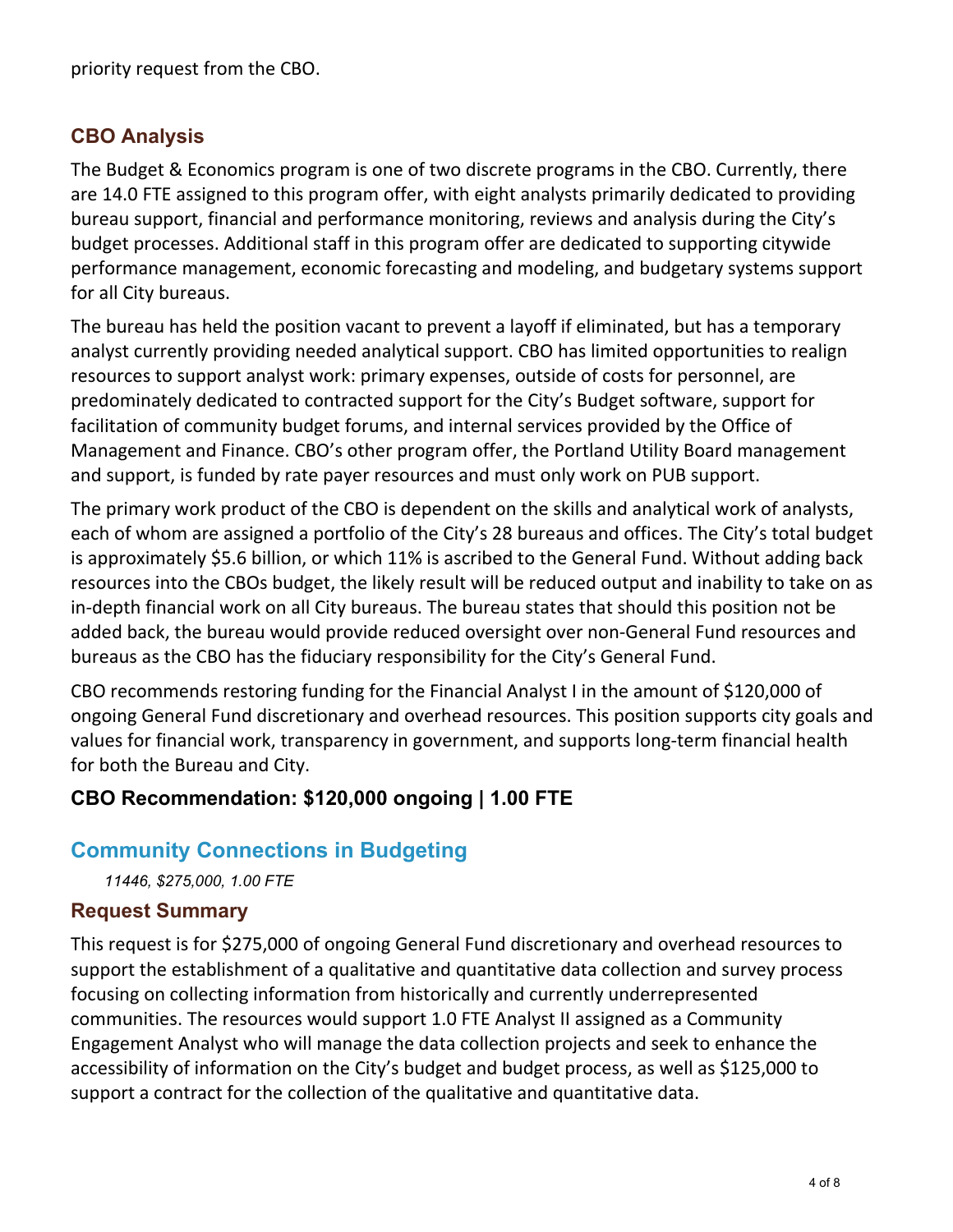#### **CBO Analysis**

In FY 2018-19, the City Budget Office received \$60,000 in one-time resources to conduct the Portland Insights Survey, a citywide survey of Portlanders soliciting feedback on City service delivery and priorities. This project was intended to build upon the Auditor's Office annual survey, which was discontinued in FY 2016-17 after 20 years of data collection. CBO absorbed an additional \$80,000 in services and staff costs to successfully conduct the pilot, receiving responses from over 8,000 community members. Costs were greater than expected because of the decision to deploy paid multi-lingual community canvassers as a way to reach diverse populations. Several City bureaus, including Portland Parks and Recreation and the Bureau of Sustainable Planning, have used the data from the 2018-19 survey as a decision-making tool over the past two years.

The proposal for the FY 2021-22 Requested Budget builds off the model used in the initial pilot. Notable differences include:

- The current request adds a qualitative component to the previous quantitative survey, referred to as "Community Budget Labs." CBO received feedback from stakeholders supporting the pursuit of a qualitative component to connect with the quantitative on-line community survey.
- The request increases the funding for paid canvassing operations to collect more representative feedback. The 2019 pilot collected statistically significant data from most – but not all – neighborhoods and prominent race and ethnicity groups in Portland.
- The timing of the survey would be adjusted to better align with the City's annual budget process.
- The request adds 1.0 FTE Community Budget Analyst to support and facilitate issuespecific Community Budget Labs, providing an opportunity to conduct more proactive budget engagement sessions.

The bureau anticipates the structure of this more enhanced survey will bring the Council timely and relevant quantitative and qualitative data on a more routine basis with explicit goals to

ensure the voices of historically marginalized communities are provided more opportunities to be heard. The following chart breaks out the cost proposal and identifies approximately 76% of the budget requested for the Portland Insights Survey is in direct support of translation and outreach to communities who may not otherwise access or connect to City services.

Although the City is facing limited General Fund resources, CBO recommends this request. This survey is likely to provide

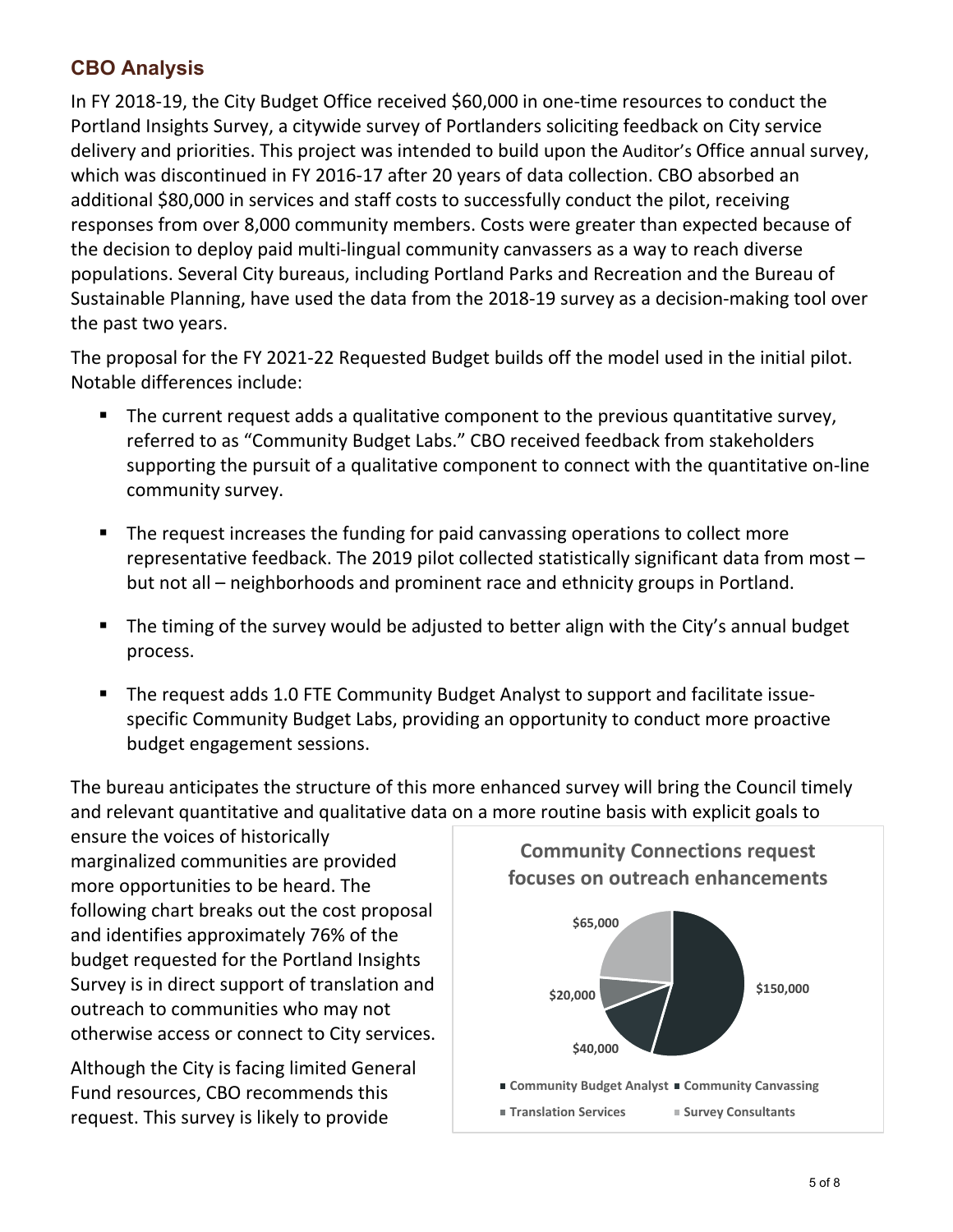critical longitudinal information of public perception and priorities regarding the overall allocation of the City's \$5.6 billion budget and allow for greater transparency and engagement in the City's budgeting processes. The proposal has garnered support from partner bureaus who utilize the data in their operations and from the CBO's bureau Budget Advisory Committee. This proposal can be delayed if there are higher priority and more urgent projects for scarce General Fund resources. However, the CBO does see the timing of this budget request as opportune as the city has the unique opportunity in the coming year to collect pre- and post-pandemic data given the pilot was collected in 2019. Additionally, Council may choose to only fund the quantitative survey on an every-other-year basis, which would reduce this request by \$65,000.

#### **CBO Recommendation: \$275,000 ongoing | 1.00 FTE**

#### **Add-Back Hatfield Fellow**

*11445, \$19,000, 0.00 FTE*

#### **Request Summary**

This request seeks to add back \$19,000 of General Fund resources to provide partial support of the CBOs annual sponsorship of one Hatfield Fellow in the Budget & Economics program. The full cost of a Hatfield Fellow is approximately \$50,000 per year, inclusive of office support materials and annual contract payments. In order to balance the requirement for a 5% reduction, the CBO submitted a partial reduction of the materials and services budget dedicated to this annual expense.

#### **CBO Analysis**

The use of Hatfield Fellows throughout the City provides experience and exposure to working in local government. The CBO has hired Hatfield Fellows for nearly ten years, and many fellows move on to career paths in public policy either within the CBO, the City of Portland, or in other jurisdictions. The bureau states that Hatfield Fellows have been instrumental in taking on projects such as a restart of the annual community survey, furthering performance management, and furthering the City's work with Bloomberg Philanthropies to be recognized as a What Works City.

Approximately 10.8% of CBOs General Fund resources in the Budget & Economics program support external materials and services, of which 49% are associated with fixed annual support contracts. Over the past three years CBO has underspent its resources dedicated to procurement of external materials and services. Most recently the underspending was due to citywide direction to suspend purchases not related to the City's response to the COVID-19 public health crisis. There is limited ability for the CBO to realign resources, however in the absence of new ongoing General Fund resources it is recommended the bureau seeks to absorb these resources in FY 2021-22. This recommendation is also dependent on the recommended addition of resources to support the add-back of 1.0 FTE Financial Analyst 1. If this funding is not restored, then it would be recommended the Hatfield Fellow be given priority as this program has proved to be a consistent opportunity and career path for individuals pursuing public service.

#### **CBO Recommendation: \$0 ongoing | 0.00 FTE**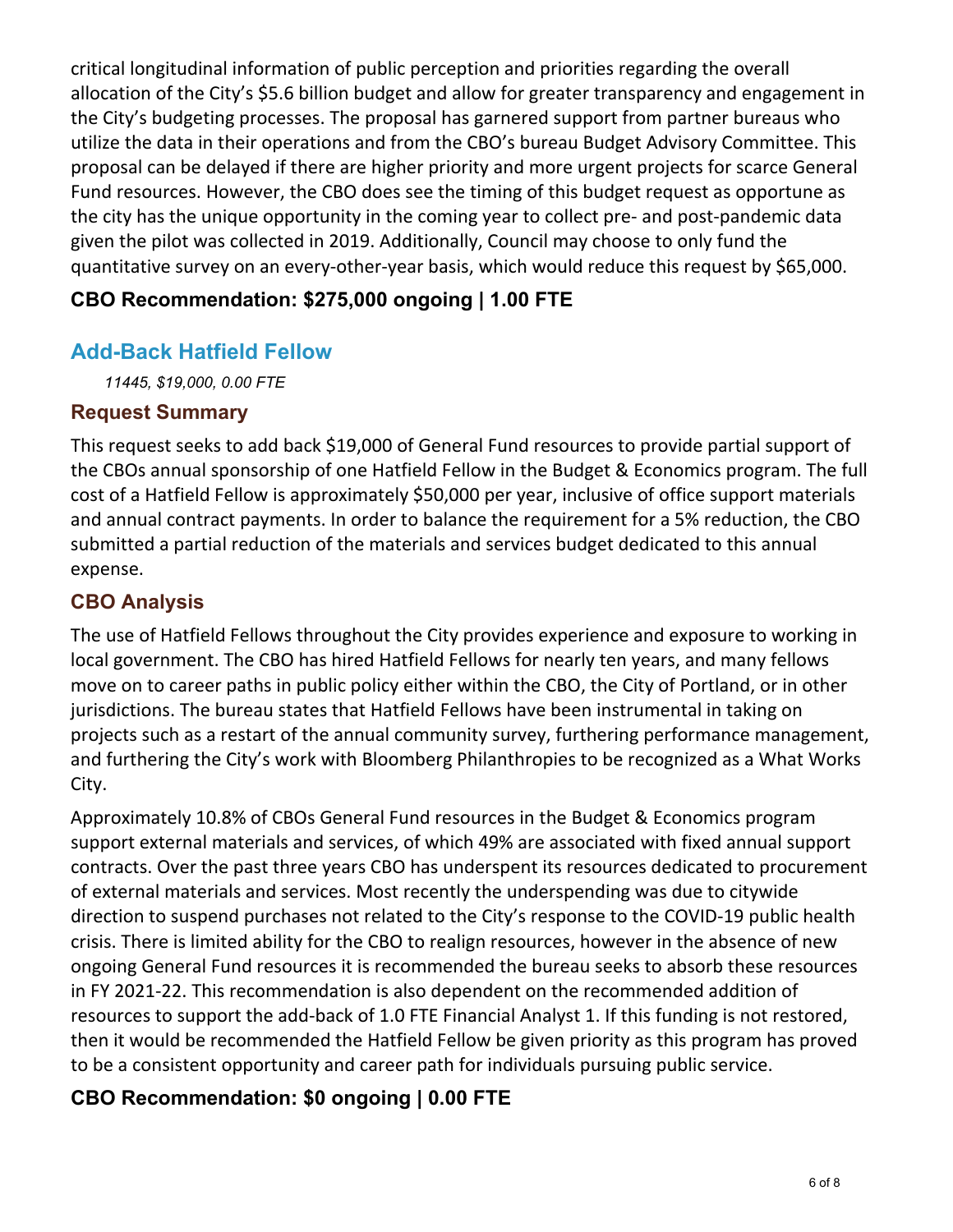#### **Realign for Citywide Analytical Impact**

*11447, \$0,000, 0.00 FTE*

#### **Request Summary**

This request seeks to realign internal resources within the bureau to dedicate additional analytical support for Citywide issues and performance management. The request contains two components: a shift in assignments for an existing Analyst III position to be dedicated to working on citywide issues (currently the position is dedicated to performance management) and the reclassification of one Financial Analyst I into an Analyst II, estimated to cost approximately \$11,228. The funding source would be internal resources within the CBOs base budget allocation.

#### **CBO Analysis**

Many of the City's financial issues span bureaus and service areas, and as the City Budget Office is positioned to highlight Citywide budgetary, policy, and performance data. It is anticipated that this internal realignment would result in a team dedicated to the assessment of complex multibureau issues as opposed to the current structure where the effort has been geared towards individual bureau topics and data points.

CBO recommends this request as the bureau has indicated the willingness to leverage internal resources as means to provide high-impact analysis and recommendations to Council.

#### **CBO Recommendation: \$0 ongoing | 0.00 FTE**